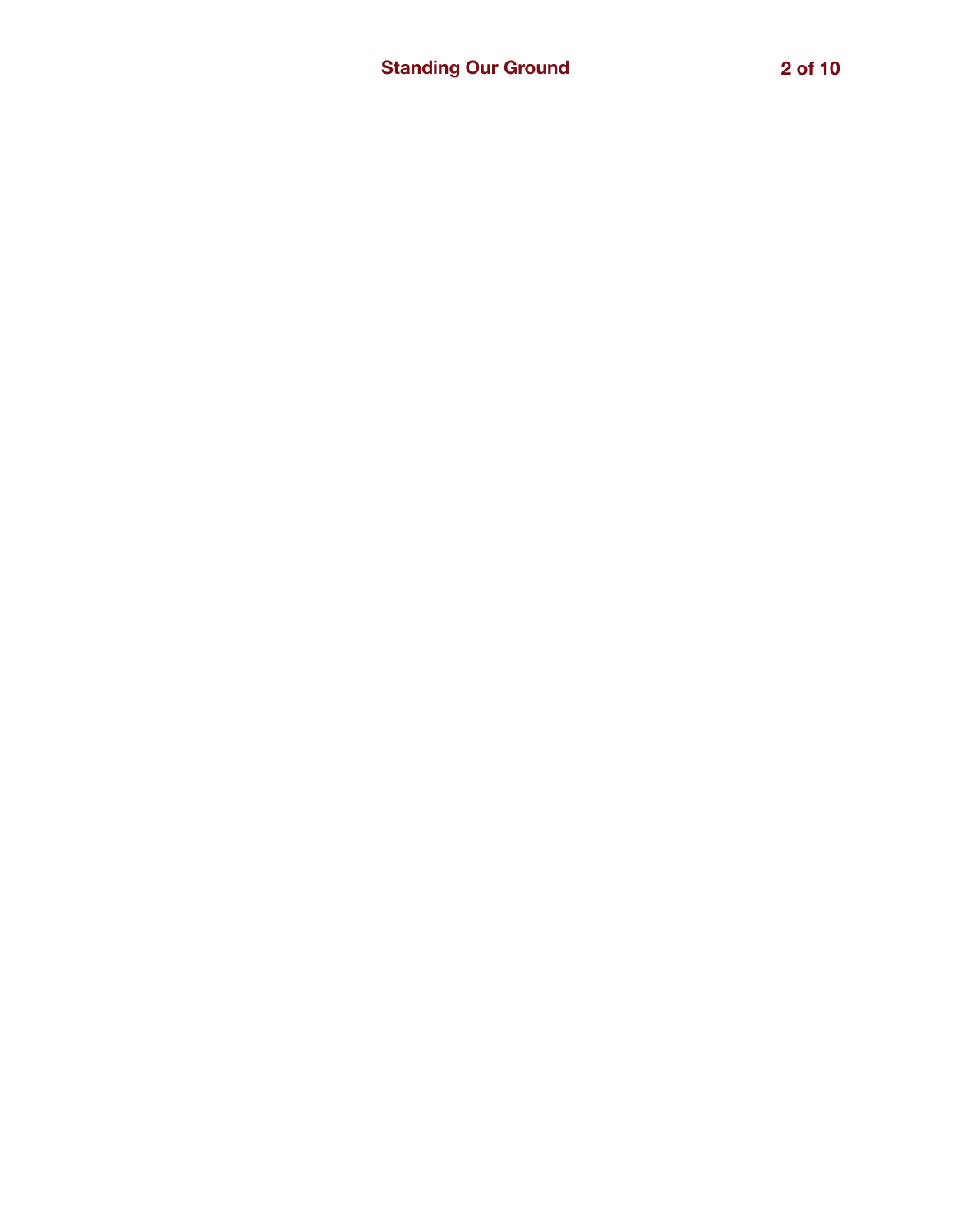## Standing Our Ground

Martial artists understand the concept of "standing our ground." Our purpose in yielding to oncoming force is to redirect the strength of the attacker and move them to a place where they can consider their bad behavior and where we are safe from their attack. When we yield ground to an attacker, we are really evading his attack to move to a superior position and are truly "standing our ground." Our response to an attack is up to us. We determine how and when we move. Our movement has purpose as we take control from the attacker and counter his attack effectively and efficiently. We learn to use whole-body power to dispatch the enemy quickly and decisively. There is no question at the end of the encounter that we are in control and have stood our ground. It is the attacker who has lost ground and face in his cowardly attempt to harm us.

Christian martial artists understand an even higher concept of "standing our ground." God calls on every believer to be grounded in His Word and in His Love. It is as we stand our spiritual ground that we grow in knowledge and understanding of what God can and will do for and through His children. God wants us to know the Love of Christ and to be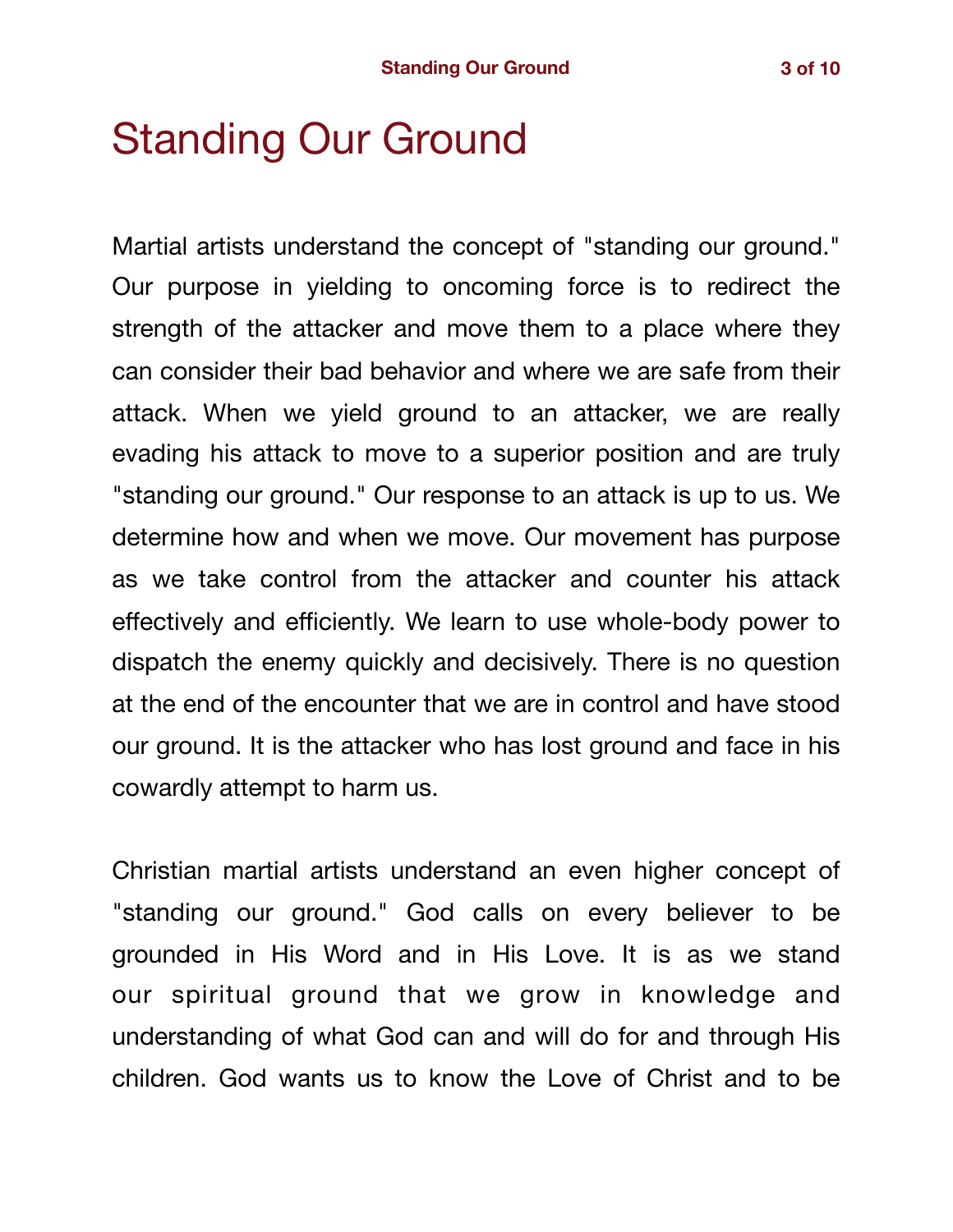filled with all the fullness of God. We do not gain that knowledge and filling by giving ground to the enemy. It is as we are strengthened in the inner man that we learn how to be grounded in Him. The results of that grounding, as with the physical attacker, lead to great and mighty things.

The following verses are some of the most powerful in the New Testament about the importance of standing on God's Word. Memorize them. Meditate upon them. Make them as natural part of your actions as waking in the morning and closing your eyes at night. May this lifestyle of standing for what's eternal give us the strength to put aside that which is temporal.

"For this cause I bow my knees unto the Father of our Lord Jesus Christ, Of whom the whole family in heaven and earth is named, That he would grant you, according to the riches of his glory, to be strengthened with might by his Spirit in the inner man; That Christ may dwell in your hearts by faith; that ye, being rooted and grounded in love, May be able to comprehend with all saints what is the breadth, and length, and depth, and height; And to know the love of Christ, which passeth knowledge, that ye might be filled with all the fulness of God. Now unto him that is able to do exceeding abundantly above all that we ask or think, according to the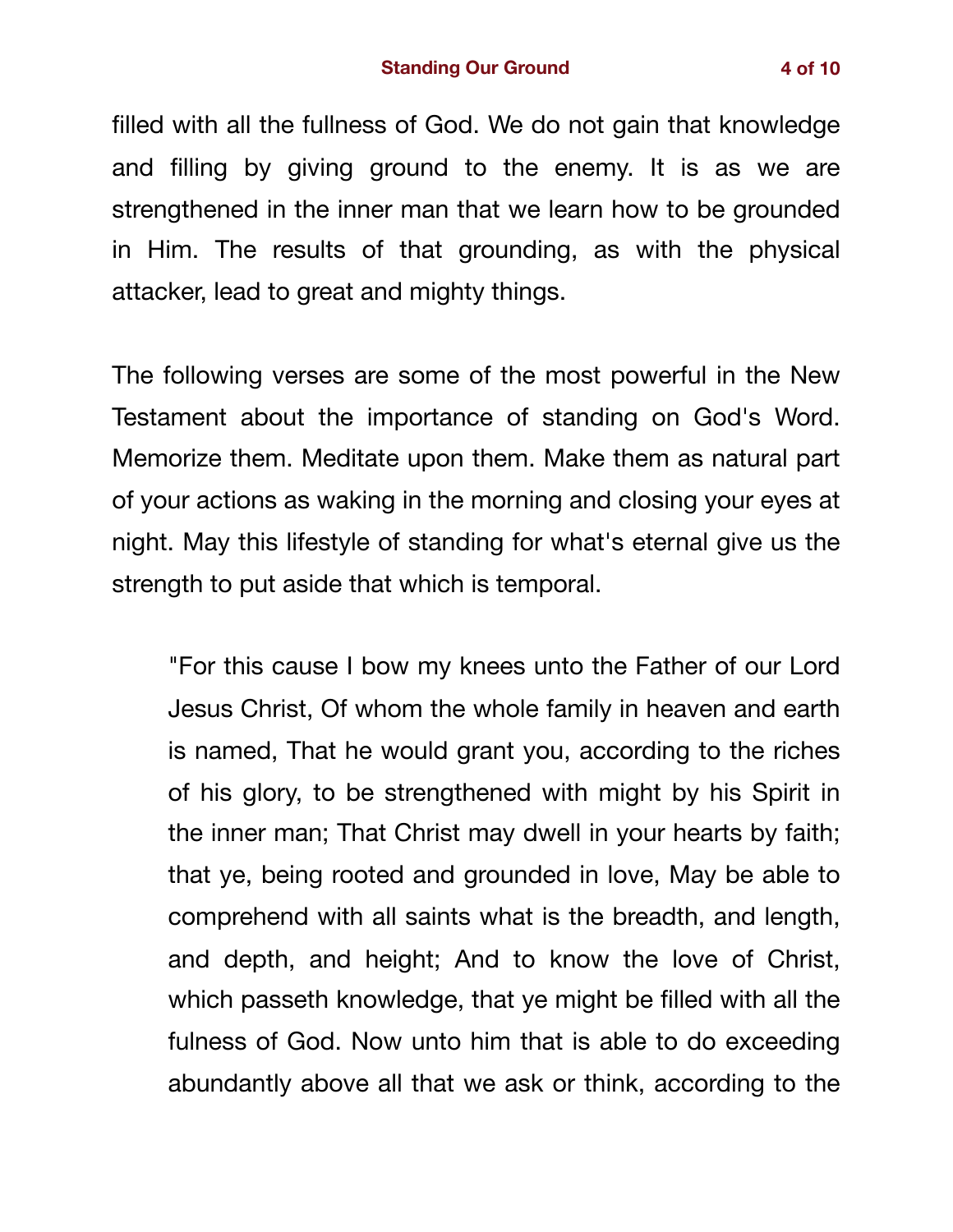power that worketh in us, Unto him be glory in the church by Christ Jesus throughout all ages, world without end. Amen." (Ephesians 3:14-21)

"As ye have therefore received Christ Jesus the Lord, so walk ye in him: Rooted and built up in him, and stablished in the faith, as ye have been taught, abounding therein with thanksgiving." (Colossians 2:6-7)

"Therefore being justified by faith, we have peace with God through our Lord Jesus Christ: By whom also we have access by faith into this grace wherein we stand, and rejoice in hope of the glory of God. And not only so, but we glory in tribulations also: knowing that tribulation worketh patience; And patience, experience; and experience, hope: And hope maketh not ashamed; because the love of God is shed abroad in our hearts by the Holy Ghost which is given unto us." (Romans 5:1-5)

"And I, brethren, when I came to you, came not with excellency of speech or of wisdom, declaring unto you the testimony of God. For I determined not to know any thing among you, save Jesus Christ, and him crucified. And I was with you in weakness, and in fear, and in much trembling.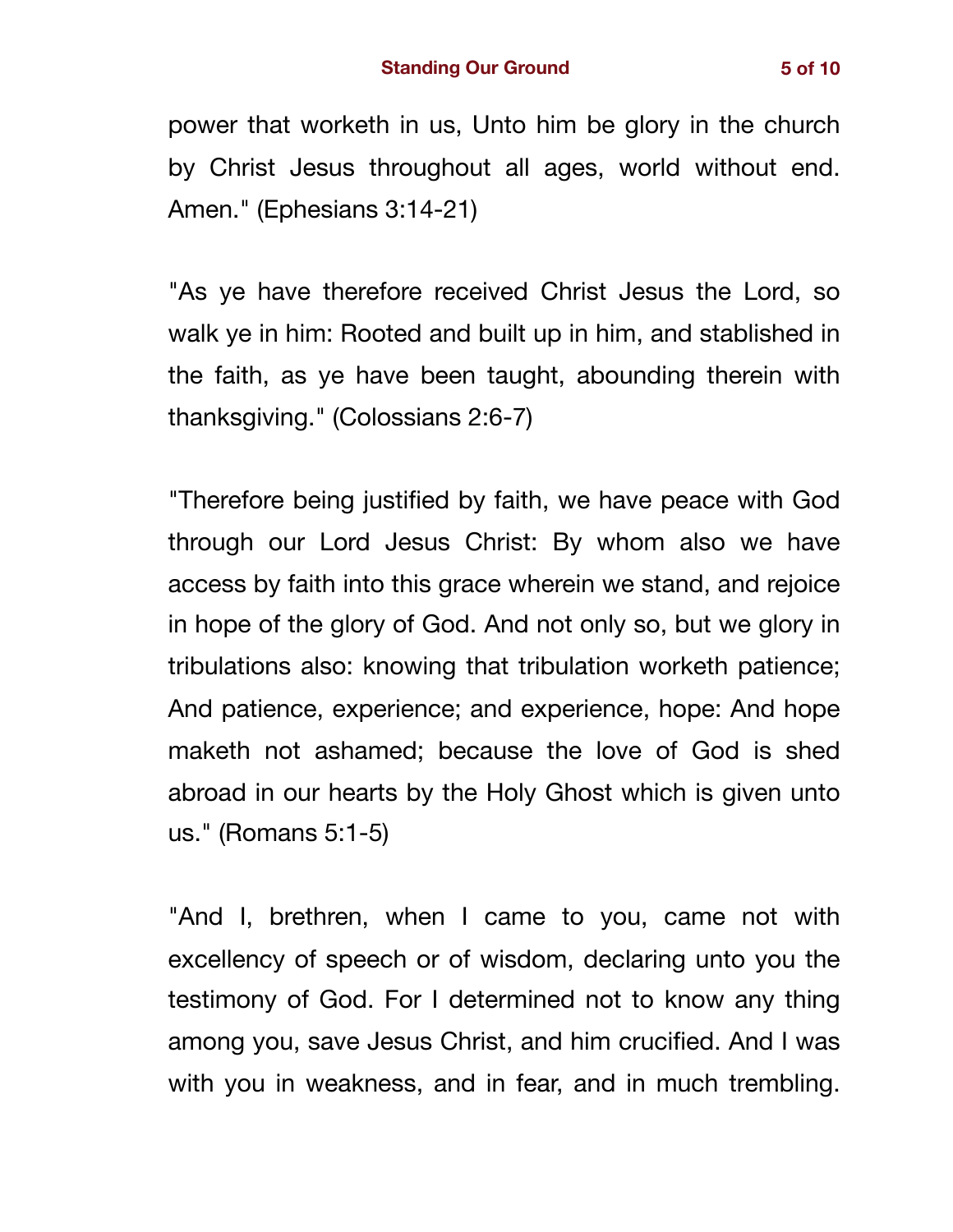And my speech and my preaching was not with enticing words of man's wisdom, but in demonstration of the Spirit and of power: That your faith should not stand in the wisdom of men, but in the power of God." (1 Corinthians 2:1-5)

"Moreover, brethren, I declare unto you the gospel which I preached unto you, which also ye have received, and wherein ye stand; By which also ye are saved, if ye keep in memory what I preached unto you, unless ye have believed in vain." (1 Corinthians 15:1-2)

"Watch ye, stand fast in the faith, quit you like men, be strong. Let all your things be done with charity." (1 Corinthians 16:13-14)

"Now he which stablisheth us with you in Christ, and hath anointed us, is God; Who hath also sealed us, and given the earnest of the Spirit in our hearts. Moreover I call God for a record upon my soul, that to spare you I came not as yet unto Corinth. Not for that we have dominion over your faith, but are helpers of your joy: for by faith ye stand." (2 Corinthians 1:21-24)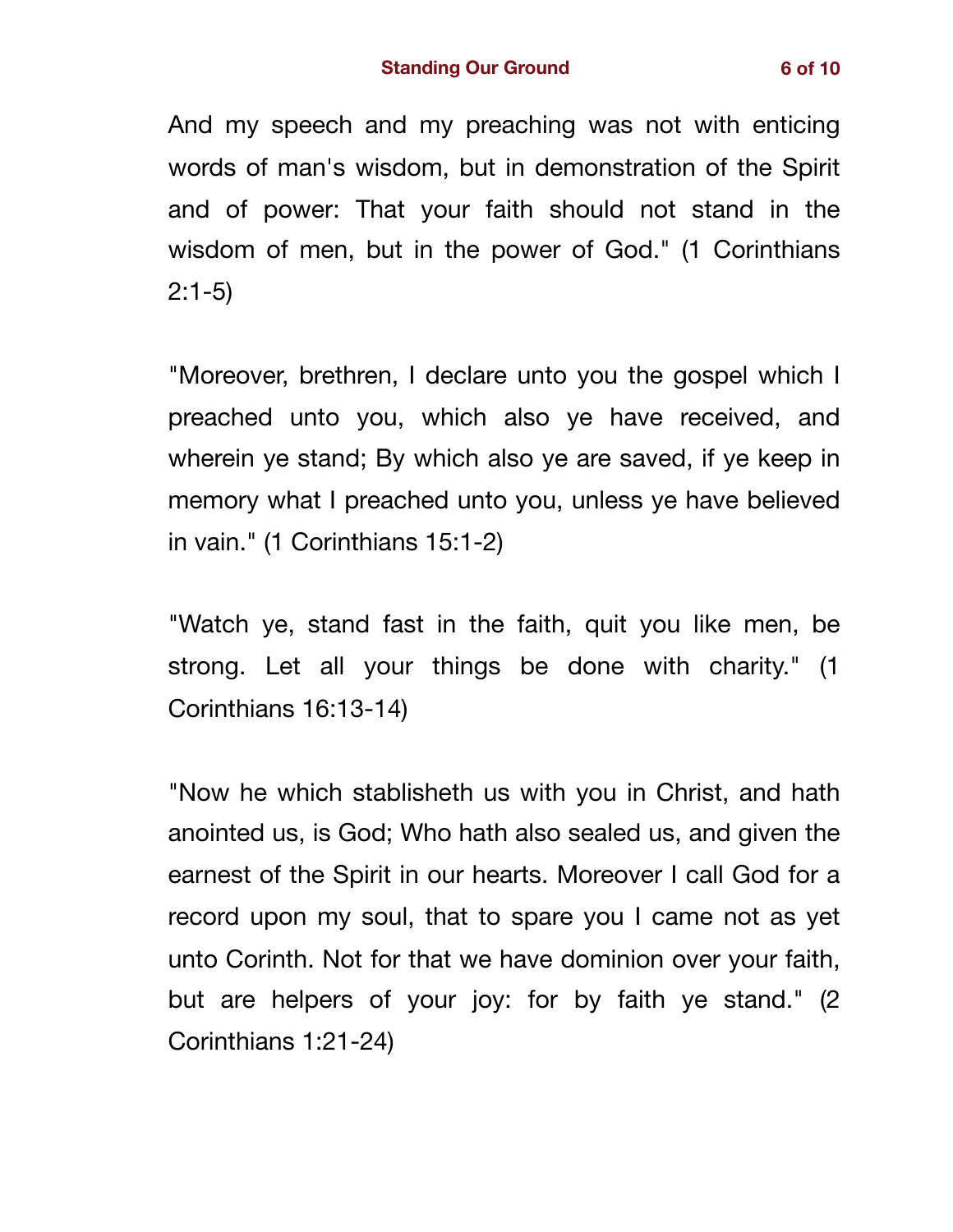"Stand fast therefore in the liberty wherewith Christ hath made us free, and be not entangled again with the yoke of bondage." (Galatians 5:1)

"Finally, my brethren, be strong in the Lord, and in the power of his might. Put on the whole armour of God, that ye may be able to stand against the wiles of the devil. For we wrestle not against flesh and blood, but against principalities, against powers, against the rulers of the darkness of this world, against spiritual wickedness in high places. Wherefore take unto you the whole armour of God, that ye may be able to withstand in the evil day, and having done all, to stand. Stand therefore, having your loins girt about with truth, and having on the breastplate of righteousness; And your feet shod with the preparation of the gospel of peace; Above all, taking the shield of faith, wherewith ye shall be able to quench all the fiery darts of the wicked. And take the helmet of salvation, and the sword of the Spirit, which is the word of God: Praying always with all prayer and supplication in the Spirit, and watching thereunto with all perseverance and supplication for all saints; And for me, that utterance may be given unto me, that I may open my mouth boldly, to make known the mystery of the gospel, For which I am an ambassador in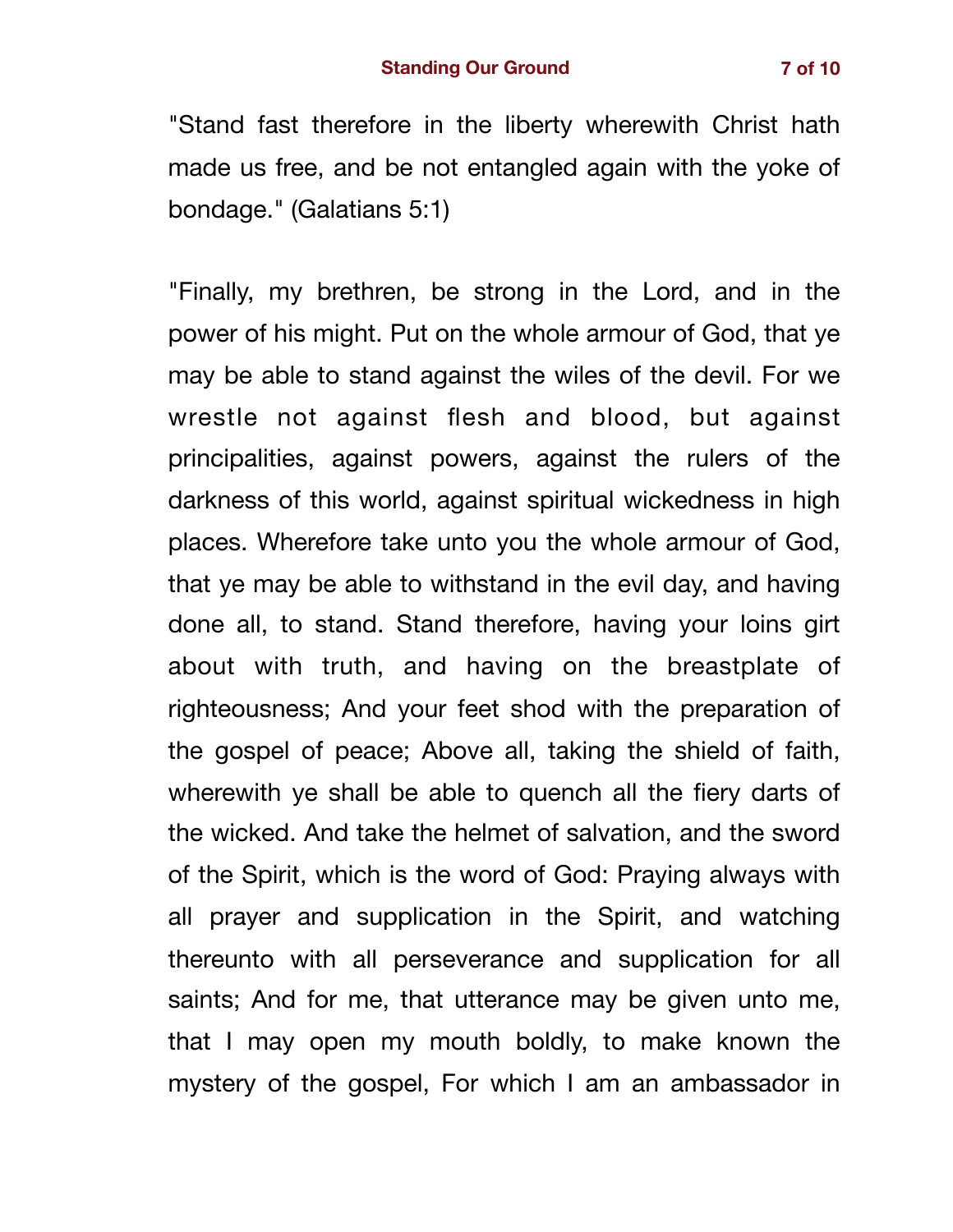bonds: that therein I may speak boldly, as I ought to speak." (Ephesians 6:10-20)

"Only let your conversation be as it becometh the gospel of Christ: that whether I come and see you, or else be absent, I may hear of your affairs, that ye stand fast in one spirit, with one mind striving together for the faith of the gospel; And in nothing terrified by your adversaries: which is to them an evident token of perdition, but to you of salvation, and that of God." (Philippians 1:27-28)

"Therefore, my brethren dearly beloved and longed for, my joy and crown, so stand fast in the Lord, my dearly beloved." (Philippians 4:1)

"Epaphras, who is one of you, a servant of Christ, saluteth you, always labouring fervently for you in prayers, that ye may stand perfect and complete in all the will of God." (Colossians 4:1)

"Therefore, brethren, we were comforted over you in all our affliction and distress by your faith: For now we live, if ye stand fast in the Lord." (1 Thessalonians 3:7-8)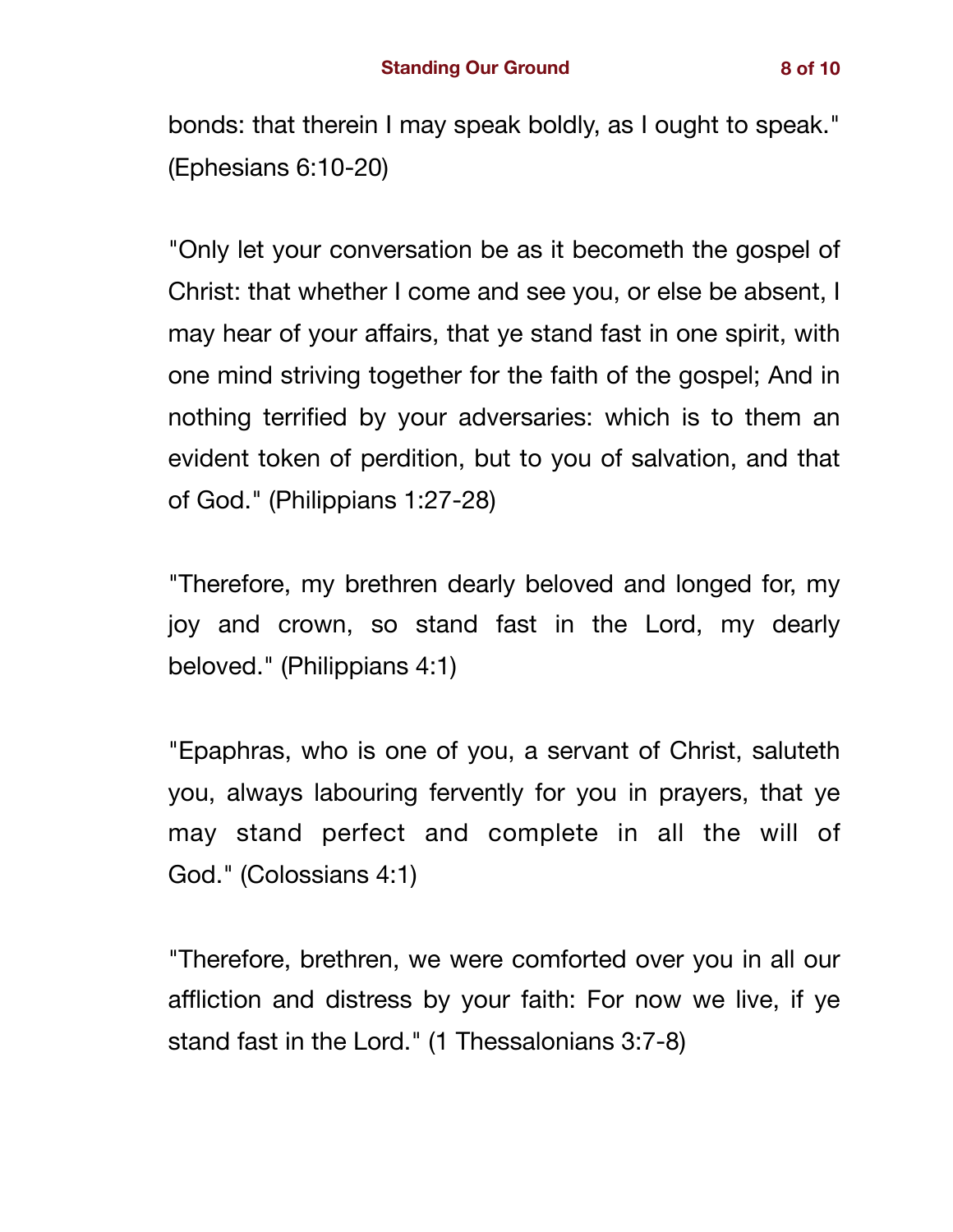"Therefore, brethren, stand fast, and hold the traditions which ye have been taught, whether by word, or our epistle. Now our Lord Jesus Christ himself, and God, even our Father, which hath loved us, and hath given us everlasting consolation and good hope through grace, Comfort your hearts, and stablish you in every good word and work." (2 Thessalonians 2:15-17)

It is our prayer at Grace Martial Arts Fellowship that you are grounded in Christ and learn the mighty weapons of spiritual warfare for the Glory of God!